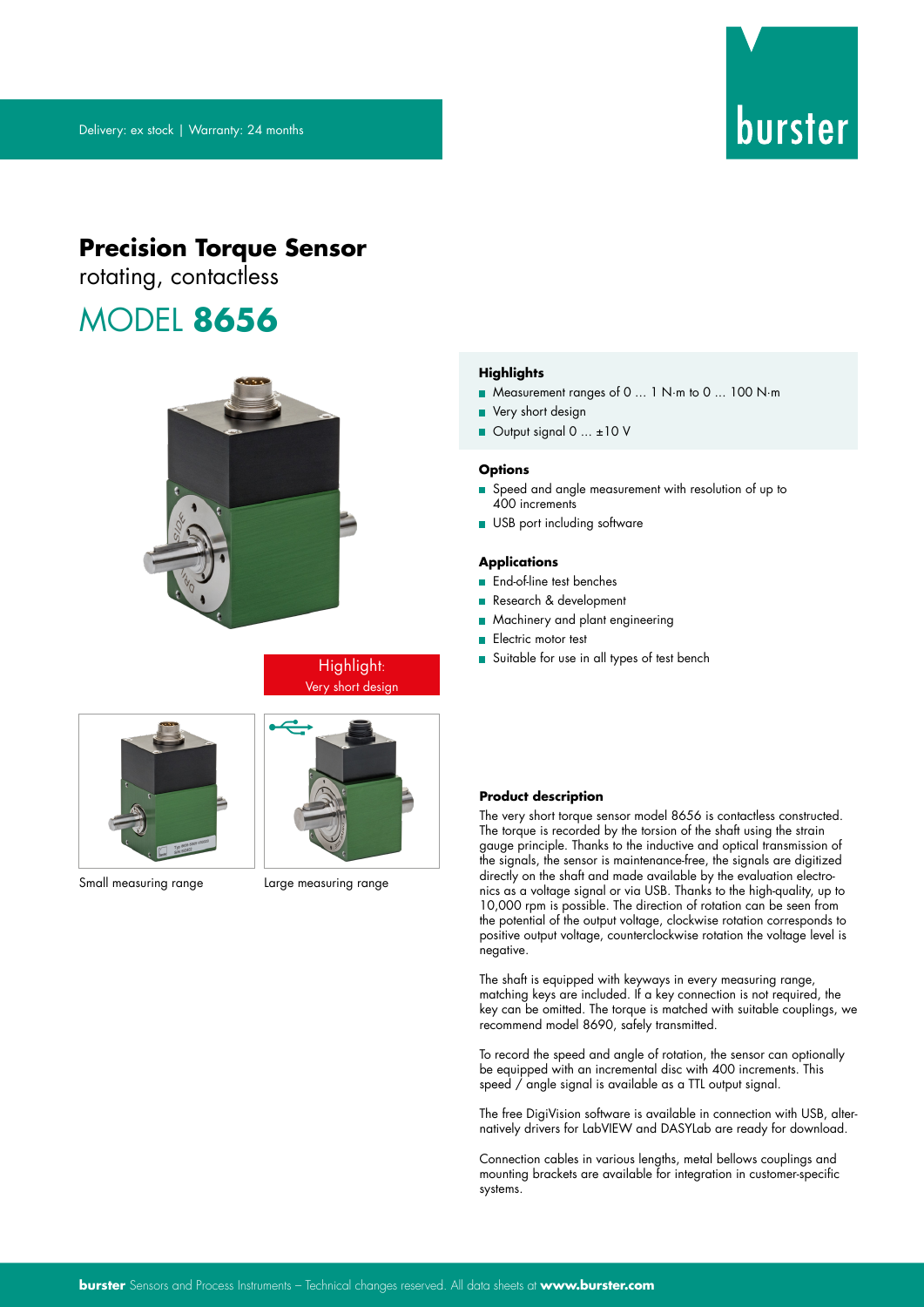# **Technical Data**

| 8656                                             |                                 | 5001                                                                                                                                                                                                                                                                                         | 5002                                                                  | 5005                                                           | 5010                               | 5020          | 5050    | 5100     |  |  |  |
|--------------------------------------------------|---------------------------------|----------------------------------------------------------------------------------------------------------------------------------------------------------------------------------------------------------------------------------------------------------------------------------------------|-----------------------------------------------------------------------|----------------------------------------------------------------|------------------------------------|---------------|---------|----------|--|--|--|
| Measuring range<br>calibrated in N·m<br>from $0$ |                                 | $±1$ N⋅m                                                                                                                                                                                                                                                                                     | ±2 N·m                                                                | $±5$ N $\cdot$ m                                               | ±10 N·m                            | ±20 N·m       | ±50 N·m | ±100 N·m |  |  |  |
| <b>Accuracy</b>                                  |                                 |                                                                                                                                                                                                                                                                                              |                                                                       |                                                                |                                    |               |         |          |  |  |  |
| Relative non-linearity                           |                                 | 0.2 % F.S.                                                                                                                                                                                                                                                                                   |                                                                       |                                                                |                                    |               |         |          |  |  |  |
| Relative hysteresis                              |                                 |                                                                                                                                                                                                                                                                                              | 0.15 % F.S.                                                           |                                                                |                                    |               |         |          |  |  |  |
| Tolerance of sensitivity                         |                                 | 0.25 % F.S.                                                                                                                                                                                                                                                                                  |                                                                       |                                                                |                                    |               |         |          |  |  |  |
| <b>Electrical values</b>                         |                                 |                                                                                                                                                                                                                                                                                              |                                                                       |                                                                |                                    |               |         |          |  |  |  |
| Rated supply voltage range                       |                                 |                                                                                                                                                                                                                                                                                              |                                                                       |                                                                | 10  30 V DC (or 5 V via USB)       |               |         |          |  |  |  |
| DC power consumption                             |                                 |                                                                                                                                                                                                                                                                                              |                                                                       |                                                                | approx. 2 W                        |               |         |          |  |  |  |
| Output voltage at<br>$±$ rated torque            |                                 |                                                                                                                                                                                                                                                                                              |                                                                       |                                                                | ±10V                               |               |         |          |  |  |  |
| Output resistance                                |                                 |                                                                                                                                                                                                                                                                                              |                                                                       |                                                                | 330 $\Omega$                       |               |         |          |  |  |  |
| Insulation resistance                            |                                 |                                                                                                                                                                                                                                                                                              |                                                                       |                                                                | $> 5 M\Omega$                      |               |         |          |  |  |  |
| Update rate                                      |                                 |                                                                                                                                                                                                                                                                                              |                                                                       |                                                                | 400/sec.                           |               |         |          |  |  |  |
| Ripple                                           |                                 |                                                                                                                                                                                                                                                                                              |                                                                       |                                                                | $< 50$ mV <sub>ss</sub>            |               |         |          |  |  |  |
| Control signal                                   |                                 |                                                                                                                                                                                                                                                                                              |                                                                       |                                                                | 10.00 V DC                         |               |         |          |  |  |  |
| <b>Environmental conditions</b>                  |                                 |                                                                                                                                                                                                                                                                                              |                                                                       |                                                                |                                    |               |         |          |  |  |  |
| Range of operating and<br>nominal temperature    |                                 |                                                                                                                                                                                                                                                                                              | $0 °C  +60 °C$                                                        |                                                                |                                    |               |         |          |  |  |  |
| Sensitivity of<br>temperature effects            |                                 |                                                                                                                                                                                                                                                                                              | on the zero point 0.015 % F.S./K<br>on the sensitivity 0.015 % F.S./K |                                                                |                                    |               |         |          |  |  |  |
| <b>Mechanical values</b>                         |                                 |                                                                                                                                                                                                                                                                                              |                                                                       |                                                                |                                    |               |         |          |  |  |  |
| Dynamic overload safe                            |                                 |                                                                                                                                                                                                                                                                                              |                                                                       |                                                                | recommended 70 % of nominal torque |               |         |          |  |  |  |
| Max. operation torque                            |                                 |                                                                                                                                                                                                                                                                                              |                                                                       |                                                                | 150 % of nominal torque            |               |         |          |  |  |  |
| Breakaway torque                                 |                                 |                                                                                                                                                                                                                                                                                              |                                                                       |                                                                | 300 % of nominal torque            |               |         |          |  |  |  |
| Alternating load                                 |                                 |                                                                                                                                                                                                                                                                                              |                                                                       |                                                                | 70 % of nominal torque             |               |         |          |  |  |  |
| Maximum limit axial<br>load                      | [N]                             |                                                                                                                                                                                                                                                                                              |                                                                       | 70                                                             |                                    | 150           | 165     |          |  |  |  |
| Maximum limit radial<br>load                     | [N]                             | 5                                                                                                                                                                                                                                                                                            | 10                                                                    | 13                                                             | 20                                 | 25            | 30      | 50       |  |  |  |
| Spring constant                                  | [N·m/rad]                       |                                                                                                                                                                                                                                                                                              | 330                                                                   |                                                                | 1000                               | 7500<br>18000 |         |          |  |  |  |
| Mass moment of inertia<br>measuring side         | [10 <sup>6</sup> ]<br>$kg*m2$ ] | 8<br>4                                                                                                                                                                                                                                                                                       |                                                                       |                                                                |                                    |               |         | 22       |  |  |  |
| Mass moment of inertia<br>drive side             | 10 <sup>6</sup><br>$kg*m2$      | 8.5<br>25<br>1                                                                                                                                                                                                                                                                               |                                                                       |                                                                |                                    |               |         |          |  |  |  |
| Max. rotary speed                                | $[min-1]$                       | 10000                                                                                                                                                                                                                                                                                        |                                                                       |                                                                |                                    |               |         |          |  |  |  |
| <b>Other</b>                                     |                                 |                                                                                                                                                                                                                                                                                              |                                                                       |                                                                |                                    |               |         |          |  |  |  |
| Material                                         |                                 |                                                                                                                                                                                                                                                                                              |                                                                       | Housing: made of anodized aluminium; Shaft: steel shell 1.4542 |                                    |               |         |          |  |  |  |
| Protection class                                 |                                 | acc. EN 60529, IP40                                                                                                                                                                                                                                                                          |                                                                       |                                                                |                                    |               |         |          |  |  |  |
| Weight                                           | [g]                             | 310<br>485<br>710                                                                                                                                                                                                                                                                            |                                                                       |                                                                |                                    |               |         |          |  |  |  |
| <b>Installation</b>                              |                                 |                                                                                                                                                                                                                                                                                              |                                                                       |                                                                |                                    |               |         |          |  |  |  |
| Installation instructions                        |                                 | Do not exceed the permitted axial and radial forces during fitting and operation.<br>Please refer to our operating instructions for detailed information www.burster.com. Suitable couplings<br>should be used to avoid strain resulting from parallel or angular offset between the shafts. |                                                                       |                                                                |                                    |               |         |          |  |  |  |

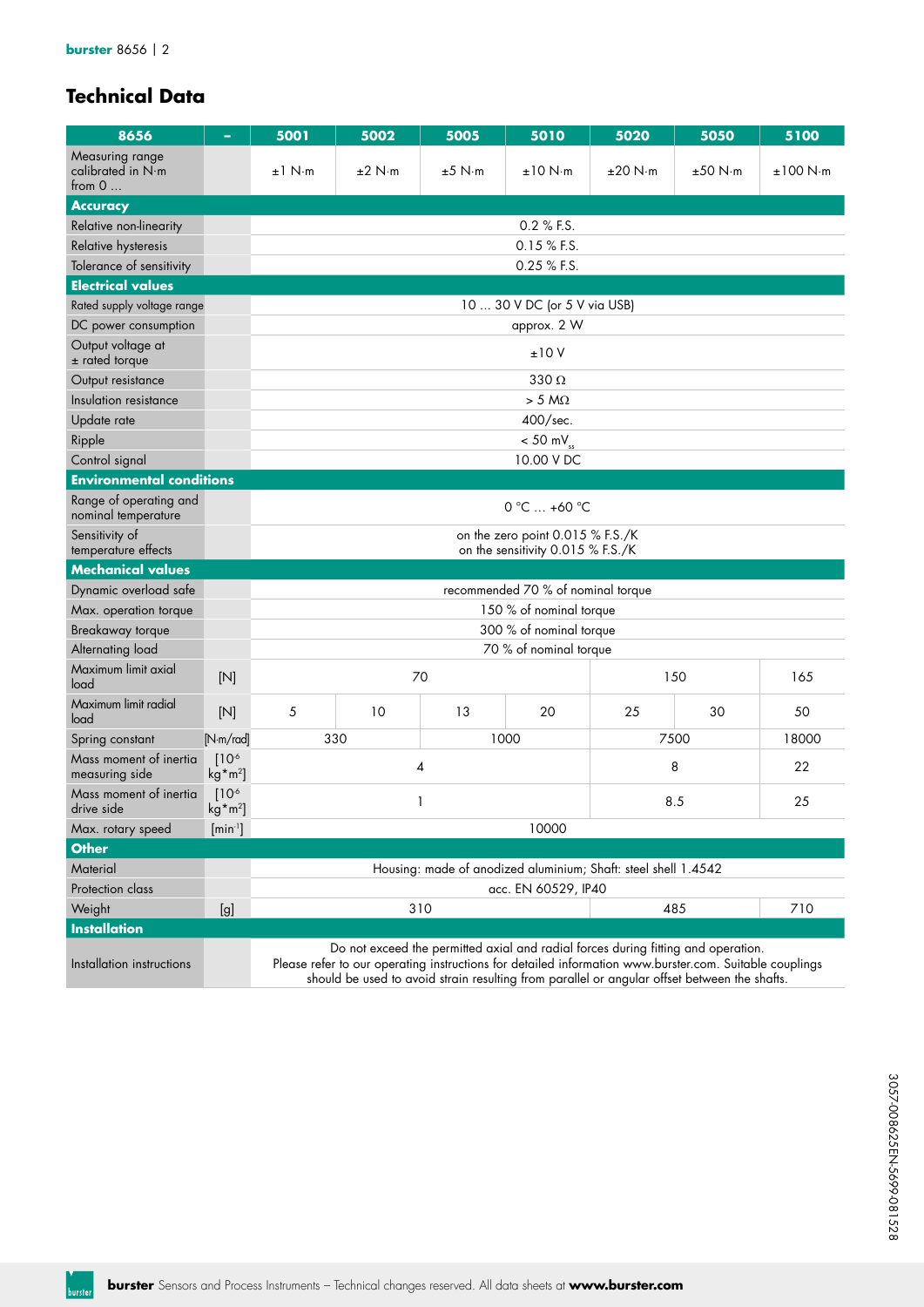**burster** 



For detailed dimensions you can find sensor CAD data on our website www.burster.com.

| 8656                        | ÷    | 5001                | 5002   | 5005             | 5010    | 5020    | 5050    | 5100     |  |
|-----------------------------|------|---------------------|--------|------------------|---------|---------|---------|----------|--|
| Measuring range from<br>$0$ |      | $\pm 1$ N $\cdot$ m | ±2 N·m | $±5$ N $\cdot$ m | ±10 N·m | ±20 N·m | ±50 N·m | ±100 N·m |  |
| <b>Geometry</b>             |      |                     |        |                  |         |         |         |          |  |
| A <sub>1</sub>              | [mm] |                     |        |                  | 35      |         | 33.5    |          |  |
| A2                          | [mm] |                     |        | 37               |         | 36      | 41      |          |  |
| A4                          | [mm] |                     |        | 28.5             |         | 44      | 50      |          |  |
| A5                          | [mm] |                     |        | 38.5             | 41      | 48      |         |          |  |
| $\mathsf B$ l               | [mm] |                     |        | 44               | 50      | 59      |         |          |  |
| B2                          | [mm] |                     |        |                  |         |         |         |          |  |
| DI / D2                     | [mm] |                     |        | 8g6              | 15g6    | 18g6    |         |          |  |
| D <sub>3</sub>              | [mm] |                     |        | 11               | 16      | 24      |         |          |  |
| D4 Ø / deep                 | [mm] |                     |        |                  |         |         |         |          |  |
| H1                          | [mm] |                     |        | 22               | 25      | 29.5    |         |          |  |
| H2                          | [mm] |                     |        | 44               | 50      | 59      |         |          |  |
| L                           | [mm] |                     |        | 85.4             | 90.1    | 95.5    |         |          |  |
| L2                          | [mm] |                     |        | 19.7             | 21.5    | 24      |         |          |  |
| L3                          | [mm] |                     |        | 45.5             | 47.5    |         |         |          |  |
| L4                          | [mm] |                     |        | 20.2             | 21.1    | 24      |         |          |  |
| T1 / deep                   | [mm] |                     |        | M3 / 7           | MA / 7  |         |         |          |  |
| $T2 /$ deep                 | [mm] |                     |        | M2.5 / 8         |         | M3 / 8  | M4/8    |          |  |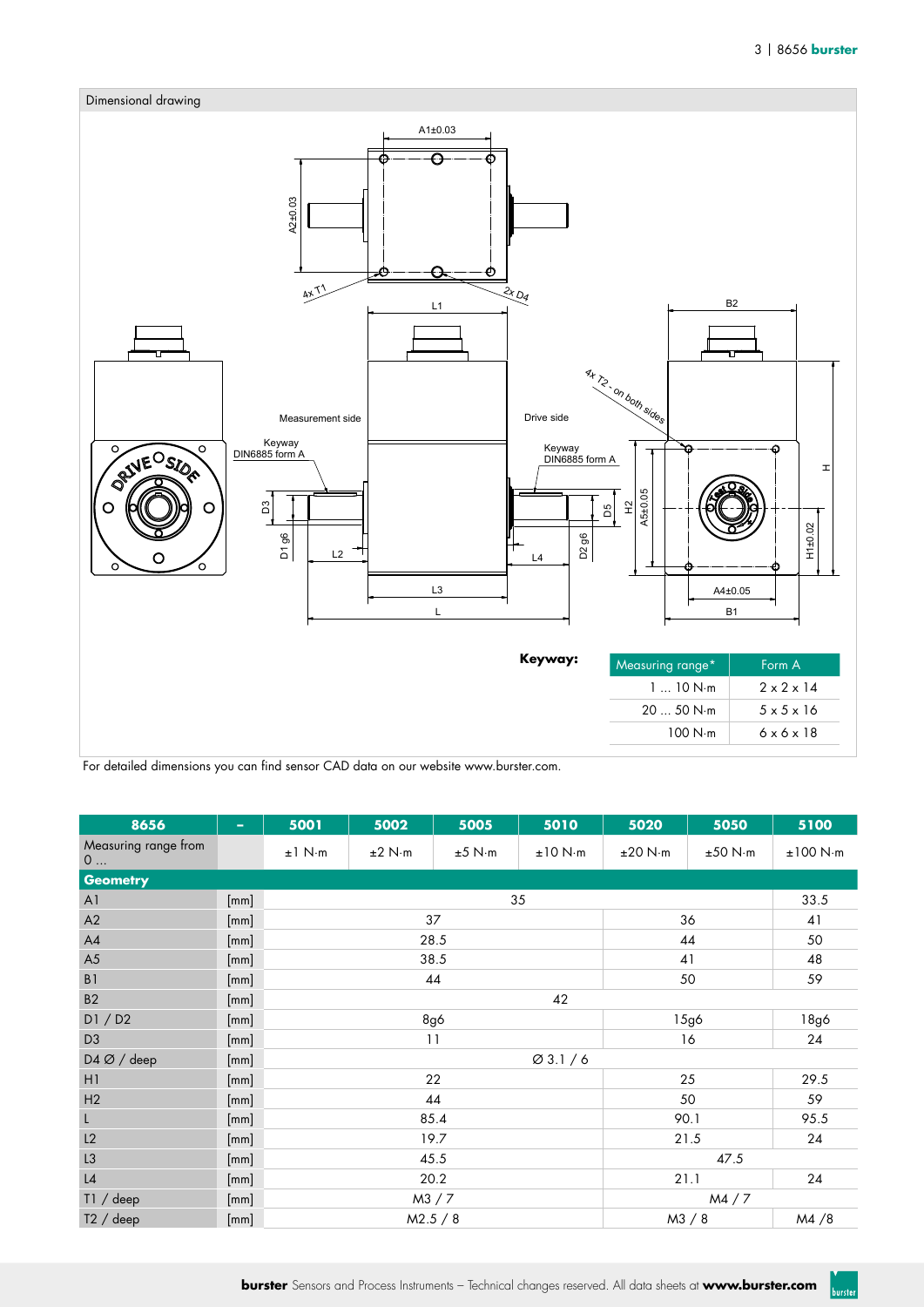# **Electrical values**

12-pin connector or mini USB with screw connection for configuration / measurement (option, USB connection cable included)

| <b>Wiring Code</b> depends on the options selected |                     |                                   |
|----------------------------------------------------|---------------------|-----------------------------------|
| Pin                                                | Assignment          | Cable colour (99540-000F-052XXXX) |
| A                                                  | NC.                 |                                   |
| B                                                  | Angular exit B      | violet                            |
| C                                                  | Moment output +     | yellow                            |
| D                                                  | Moment output -     | green                             |
| F                                                  | Supply -            | blue                              |
|                                                    | Supply +            | red                               |
| G                                                  | Angular exit A      | pink                              |
| H                                                  | NC.                 |                                   |
|                                                    | Ground angle output | black                             |
| Κ                                                  | Control signal      | White                             |
|                                                    |                     | $\blacksquare$                    |
| M                                                  | NC.                 |                                   |

## **Accessories**

### **Mounting block model 8600-Z02X Metal bellow couplings**





Couplings are necessary for correct installation. We recommend torsionally free metal bellows couplings to achieve an optimum compensation of misalignment.

The couplings are characterized by their excellent torsional stiffness during torque load and their low restoring forces. The couplings are optionally available with feather keys.

For further information please see accessories data sheet 8690.

# **Options**

### **Integrated amplifier with USB interface**



This sensor version has an USB connection instead of the ±10 V output. The sensor is powered via USB, no further connections required.

In addition to torque, the speed or rotation angle measured values are optionally available at the output. The mechanical performance calculated in the sensor is also displayed via the DigiVision software.

Free drivers are available for integration into LabVIEW and DA-SYlab, also a DLL for integration into your own programs.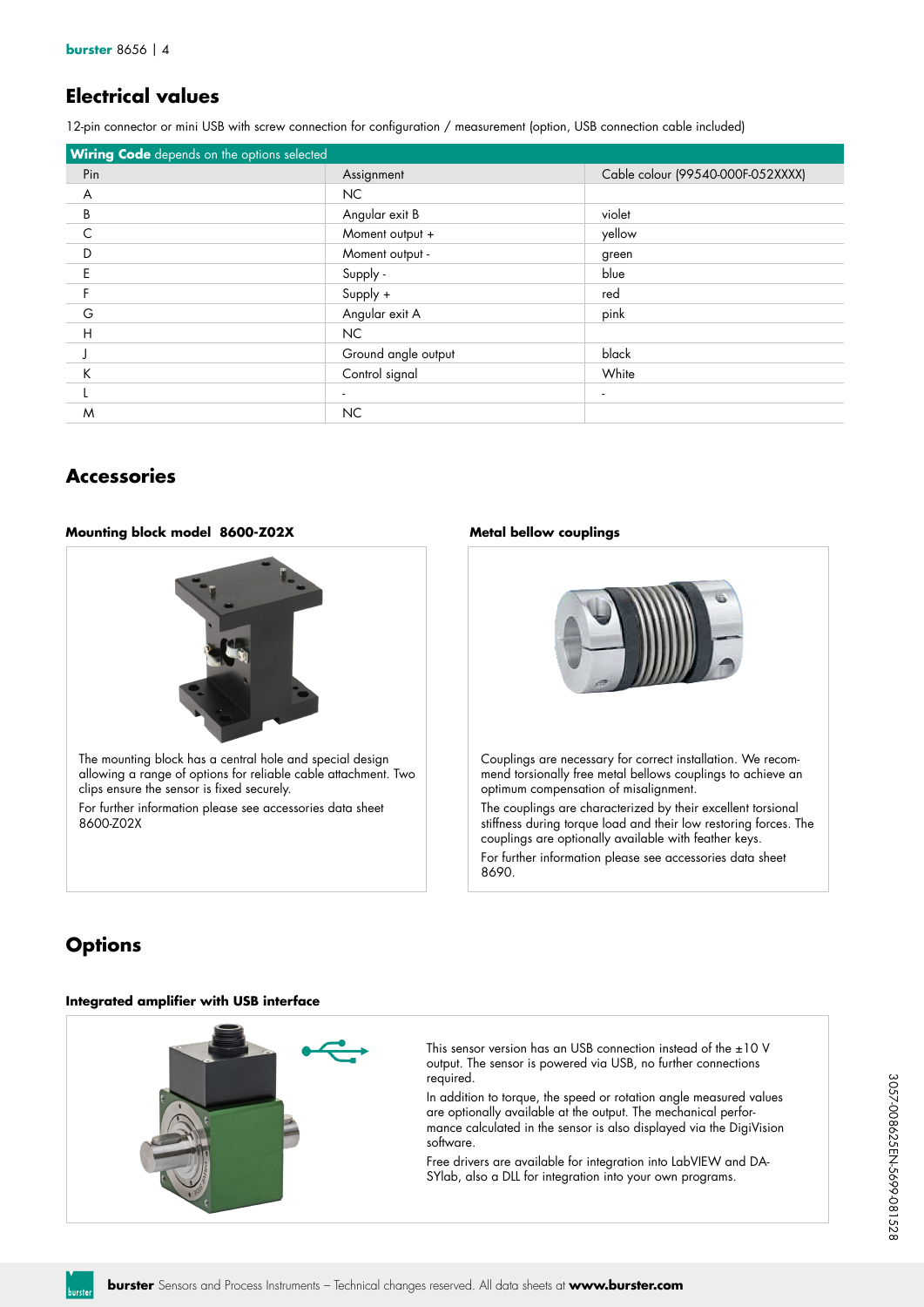### **Torque sensor with integrated rotational speed / angular displacement measurement**

8656 torque sensors are optionally available with integrated rotational speed and angular displacement measurement. Two pulse channels with TTL level – channel A and channel B – are always available. For clockwise rotation (looking at the test side), channel A leads channel B with a phase shift of 90°. Only one pulse channel is needed for speed measurement.

For angular displacement measurement (or direction detection), both channels need to be evaluated. To achieve the maximum angular resolution, four-edge decoding must be used to read both the rising and falling edges, so an angular resolution of 0.255 ° is possible.

### **DigiVision configuration and analysis software**

### **Features**

- Can be used to actuate tare function
- Configuration options for averaging and filters
- **n** Intuitive user interface
- **Automatic sensor identification**
- Sensor calibration data readout

| <b>DigiVision Light PC software</b>        |  |                                                                                                                       |  |  |  |  |  |  |
|--------------------------------------------|--|-----------------------------------------------------------------------------------------------------------------------|--|--|--|--|--|--|
| freely available on our<br>website         |  | DigiVision configuration and anal-<br>ysis software max. 200 measured<br>value/s for one sensor                       |  |  |  |  |  |  |
| <b>DigiVision Standard PC software</b>     |  |                                                                                                                       |  |  |  |  |  |  |
| Model 8656-P100                            |  | DigiVison configuration and anal-<br>ysis software up to 16 channels                                                  |  |  |  |  |  |  |
| <b>PC-Software DigiVision Professional</b> |  |                                                                                                                       |  |  |  |  |  |  |
| Model 8656-P200                            |  | DigiVision configuration and<br>analysis software with additional<br>configurable maths channel; up to<br>32 channels |  |  |  |  |  |  |





### **USB measurement option**

- Numerical & graphical display and measurement of the physical torque value
- **Practical start and stop trigger functions**
- 4 limits can be configured for each measurement channel
- **MIN/MAX** value acquisition
- Automatic scaling
- **Measurement reports can be saved as Excel or PDF file**
- Archive viewer for displaying sets of curves
- X Multichannel measurements, even with different sensors (e.g. 9206, 8631, 8625, 8661) available with standard version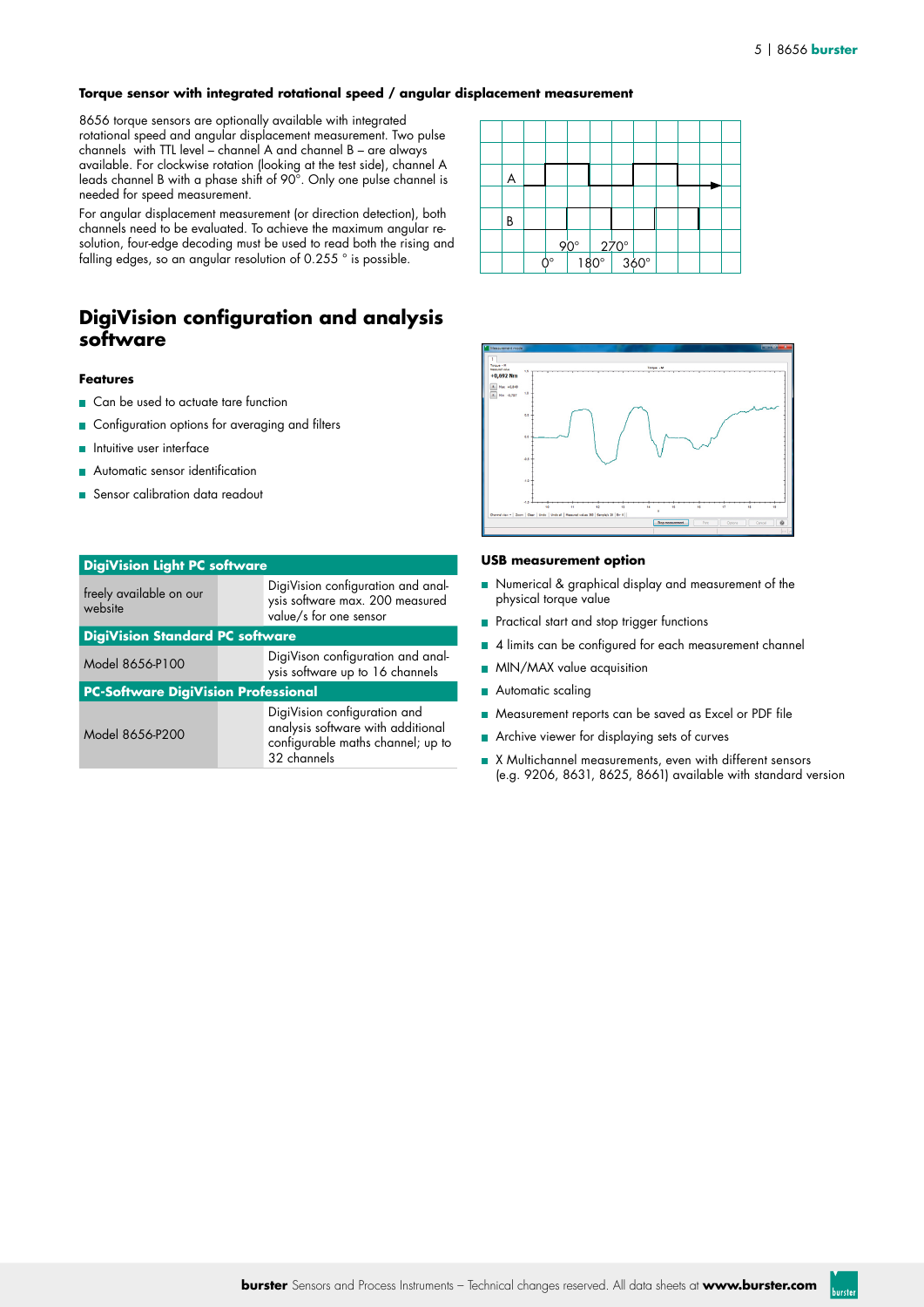# **Accessories**

| <b>Order code</b>  |                                                                                                                                     |
|--------------------|-------------------------------------------------------------------------------------------------------------------------------------|
| 9940               | Mating connection 12 pin (scope of delivery)                                                                                        |
| 9900-V539          | Mating connection 90°-angle                                                                                                         |
| 99540-000F-0520030 | Connecting cable, length 3 m, other end free                                                                                        |
| 99539-000F-0520030 | Connecting cable, length 3 m, plug with 90°-angle, other end free                                                                   |
| 99209-540G-0160030 | Connecting cable for model 7281 and model 9311, length 3 m, with external supply                                                    |
| 99163-540A-0150030 | Connecting cable, length 3 m, 8656 to DIGIFORCE® 9307combined cannel D (option channel)                                             |
| 99209-215A-0090004 | Adapter cable to DIGIFORCE® 9307 standard channel A/B and C (usable only in connection with type<br>99163-540A-015xxxx)             |
|                    | DigiVision Light configuration and analysis software, max. 200 measured value/s for one sensor<br>(freely available on our website) |
| 9900-K349          | USB cable, length 2 m (included with the USB version)                                                                               |
| 8656-P100          | DigiVision Standard configuration and analysis software; up to 16 channels                                                          |
| 8656-P200          | DigiVision Professional with additional configurable maths channel; up to 32 channels                                               |
| 8600-Z02X          | Mounting block, see accessories data sheet 8656-Z02X                                                                                |

# **Calibration**

| <b>Manufacturer Calibration Certificate (WKS)</b> |                                                                                                                                                                             |  |  |  |  |  |  |  |
|---------------------------------------------------|-----------------------------------------------------------------------------------------------------------------------------------------------------------------------------|--|--|--|--|--|--|--|
|                                                   | Special calibration for clockwise or/and counter clockwise direction torque, in 20% steps of range up and down.                                                             |  |  |  |  |  |  |  |
| <b>DAkkS Calibration Certificate</b>              |                                                                                                                                                                             |  |  |  |  |  |  |  |
|                                                   | DAkkS calibration certificate per DIN 51309, clockwise or/and counter clockwise torque, with eight steps<br>spaced across the measurement range, increasing and decreasing. |  |  |  |  |  |  |  |